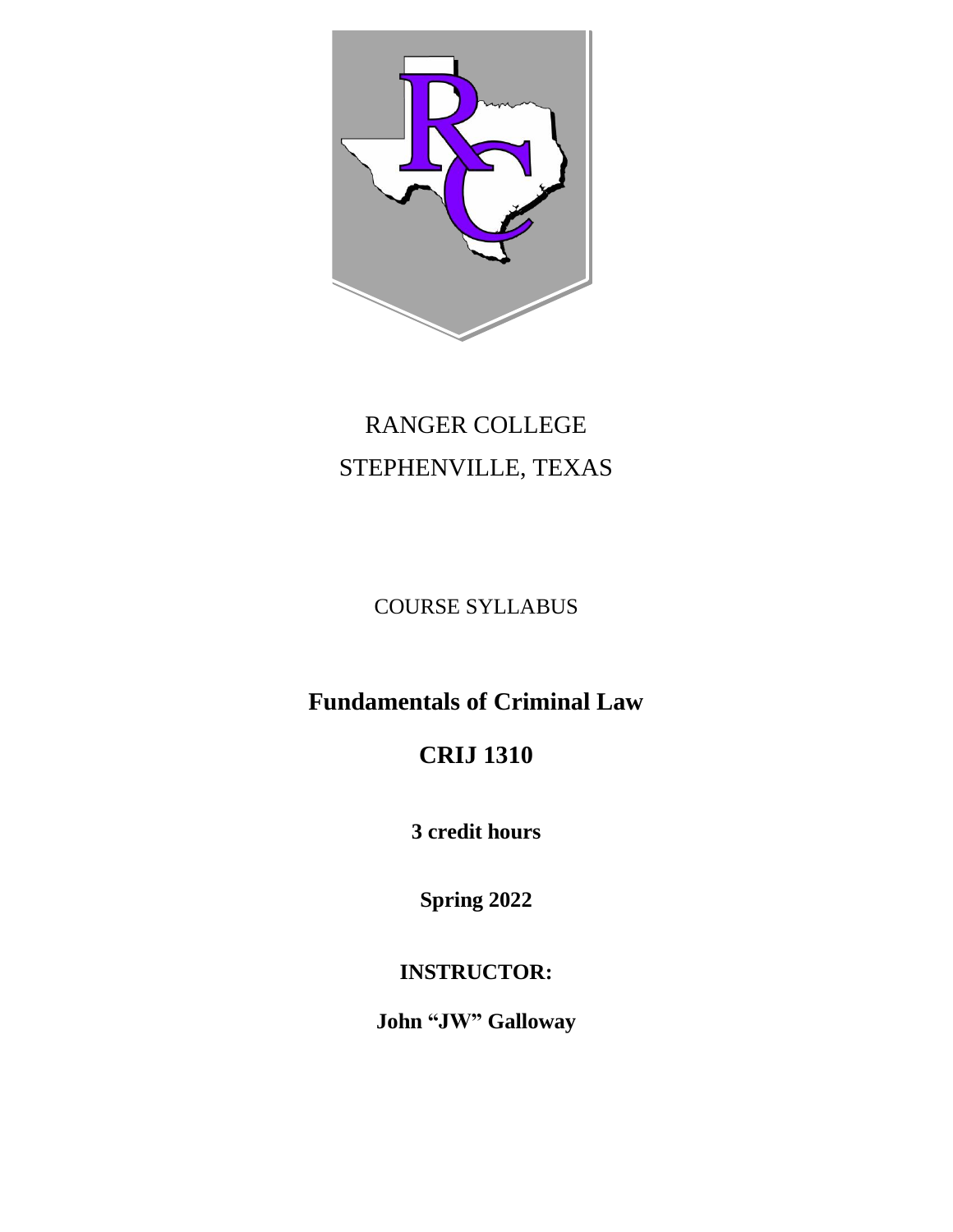| Instructor: | John "JW" Galloway              |
|-------------|---------------------------------|
| E-mail:     | jgalloway@rangercollege.edu     |
| Office:     | Virtual meetings by appointment |

My primary contact will be through the above email address. I will respond within 24 hours Monday-Friday. If an email is sent over the weekend, I will do my best to respond quickly, however, the following Monday may be the earliest I can respond.

#### **I. Texas Core Curriculum Statement of Purpose**

Through the Texas Core Curriculum, students will gain a foundational knowledge of the development of the system of criminal law in the United States, it's historical basis on English Common Law and other ancient codes, develop an understanding of how the criminal governs behavior and personal interactions in our society, and the elements that must be present in order for a specific crime to have occurred.

#### **II. Course Description**:

The course is the study of the nature of law. Topics include philosophical and historical development, major definitions and concepts, classification of crime, elements of a crime, and penalties and individual criminal responsibilities.

#### **III. Required Background or Prerequisite**

There are no prerequisites for this course, but a strong ability to read and a desire to learn about our system of laws will prove extremely helpful.

#### **IV. Required textbook and Course Material**

#### **Schmalleger, F.J. and Hall, D. E.(2017).** *Criminal Law Today* **(6th ed). Upper Boston, MA: Pearson. ISBN #9780134163734**

#### **V. Course Purpose**

The purpose of this course is to provide students with a better understanding of our system of criminal law and its application. In today's "soundbite" society where so many receive their information via social media, misinformation is often times accepted as fact. This course sets out to dispel myths about the application of law and provide students with the knowledge to effectively analyze the process and outcomes of criminal cases they hear about in the news or acquire through social media outlets.

#### **VI. Learning Outcomes**

Criminal law is the most serious approach used by society to control human behavior. As citizens grow increasingly fearful of becoming crime victims, the call for "tougher" criminal laws gets louder. Knowledge of the strengths and limitations of criminal law is integral to an understanding of the criminal and the field of criminology. On completion of the course, students will be able to: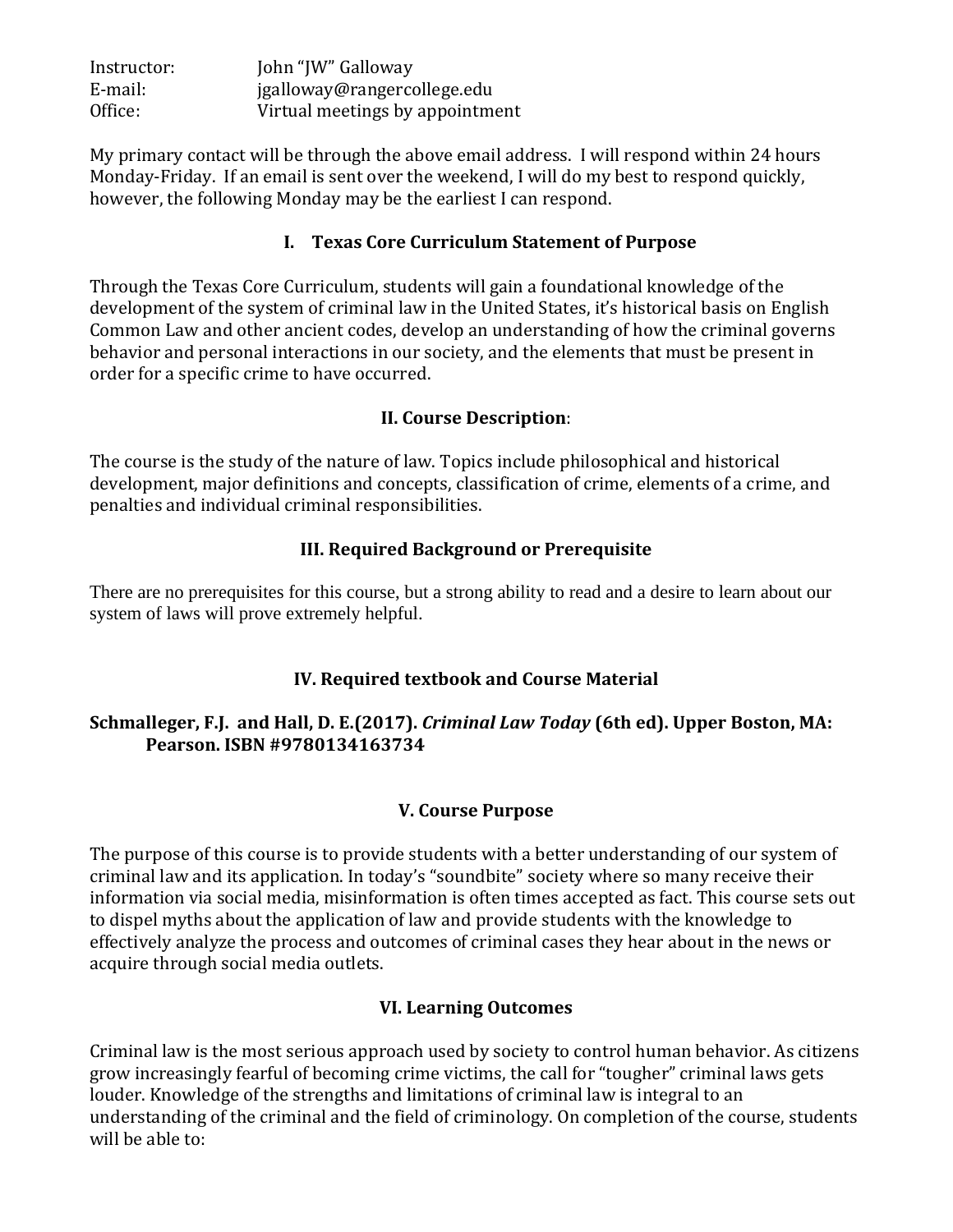- Discuss the history of laws in the American Criminal Justice system as it had derived from Common Law in England
- List the origins of criminal law
- Define *mens rea* and *actus reus*
- Identify the *mens rea* and *actus reus* of various crimes and case studies
- Be able to identify the specific elements of various types of crimes

#### **VII. Core Objectives**

This course meets the following of the six Core Objectives established by Texas:

- ☒ **Critical Thinking Skills (CT) –** Creative thinking, innovation, inquiry, and analysis; evaluation and synthesis of information
- $\boxtimes$  **Communication Skills (COM)** effective development, interpretation and expression of ideas through written, oral, and visual communication

**Empirical and Quantitative Skills (EQS) –** The manipulation and analysis of numerical data or observable facts resulting in informed conclusions

**Teamwork (TW) –** The ability to consider different points of view and to work effectively with others to support a shared purpose or goal

- ☒ **Social Responsibility (SR) –** Intercultural competence, knowledge of civic responsibility, and the ability to engage effectively in regional, national, and global communities
- $\boxtimes$  **Personal Responsibility (PR)** The ability to connect choices, actions, and consequences to ethical decision-making

#### **III. Methods of Instruction**

This is class includes lectures, assigned readings, discussions and PowerPoints.

#### **Discussion**

Each student will be responsible for posting a critically thoughtful response to a weekly discussion question. The work week for this course is Monday through Sunday. All weekly assignments are due no later than midnight Sunday in that work week.

All discussion responses must be substantive and express critical thinking on the given topic. Responses must be **a minimum of 200 words.** Your writing mechanics, grammar and referencing must reflect collegiate standards.

All assignments must be submitted no later than midnight on Sunday in that work week. Late assignments are typically not accepted. If you find that you are unable to complete an assignment by the due date, please notify me ahead of time to avoid grade penalties.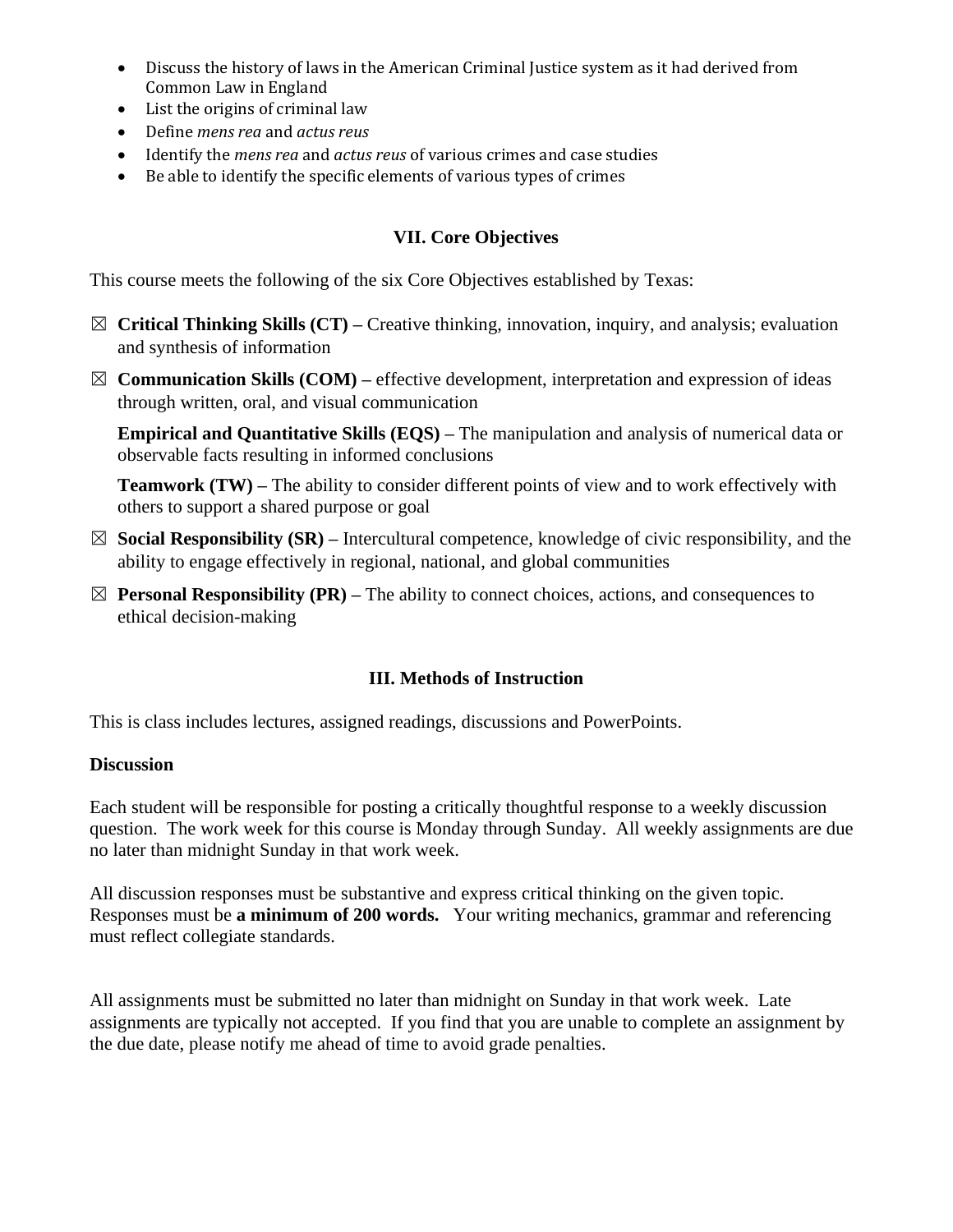#### **IX. Method of Assessment**

- 10 Discussion Questions 50 points each 500
- 4 Quizzes 25 points each  $-100$
- Mid-Term Exam 200
- Final Exam  $-200$

There will be no extra credit assignments for this class.

Grading Scale:

| 900-1000  | A |
|-----------|---|
| 800-899   | B |
| 700-799   | C |
| 600-699   | D |
| Below 600 | F |

#### **X. Course/Classroom Policies**

Class attendance is mandatory. Discussion posts and responses will be recorded each week. Do not fall behind in the required number of posts each week. Students are responsible for reading chapters prior to each class meeting in preparation for class discussions and quizzes. In addition, students are asked to review current news items (newspaper, magazines, online news services, journals) pertaining to policing topics for use in weekly class discussions.

You are expected to read the assigned chapters. I strongly encourage a proactive strategy. Read ahead of the posted due dates on the schedule and post discussion responses on time. This is an online class that requires self-direction and motivation. If you do not keep up with assignment and appear disinterested, you will simply be asked to drop the course. Your preparation for reading assignments, weekly involvement, and examinations should reflect your academic commitment.

#### **Statement on plagiarism and academic irregularities**

The following shall constitute academic irregularities:

- 1) The use of materials and devices such as notes, books, calculators, etc.,while taking an examination unless specifically authorized by the instructor or assistance from or to other persons while taking an examination unless specifically authorized by the instructor - acts defined as cheating.
- 2) The presentation of words or ideas from any other source as one's own -- an act defined as plagiarism.
- 3) Unauthorized obtaining, distributions or receiving material which is purported to be an examination, or part of an examination, without the consent of the instructor.
- 4) Taking of an examination for another person or having another person take an examination and presenting or having same presented as one's own exam.
- 5) Other activities which interfere with the educational mission within the classroom.
- 6) Submission of the same or essentially the same paper, project, assignment or finished product to an instructor which has been submitted to anotherinstructor unless specifically authorized and consented to by both instructors.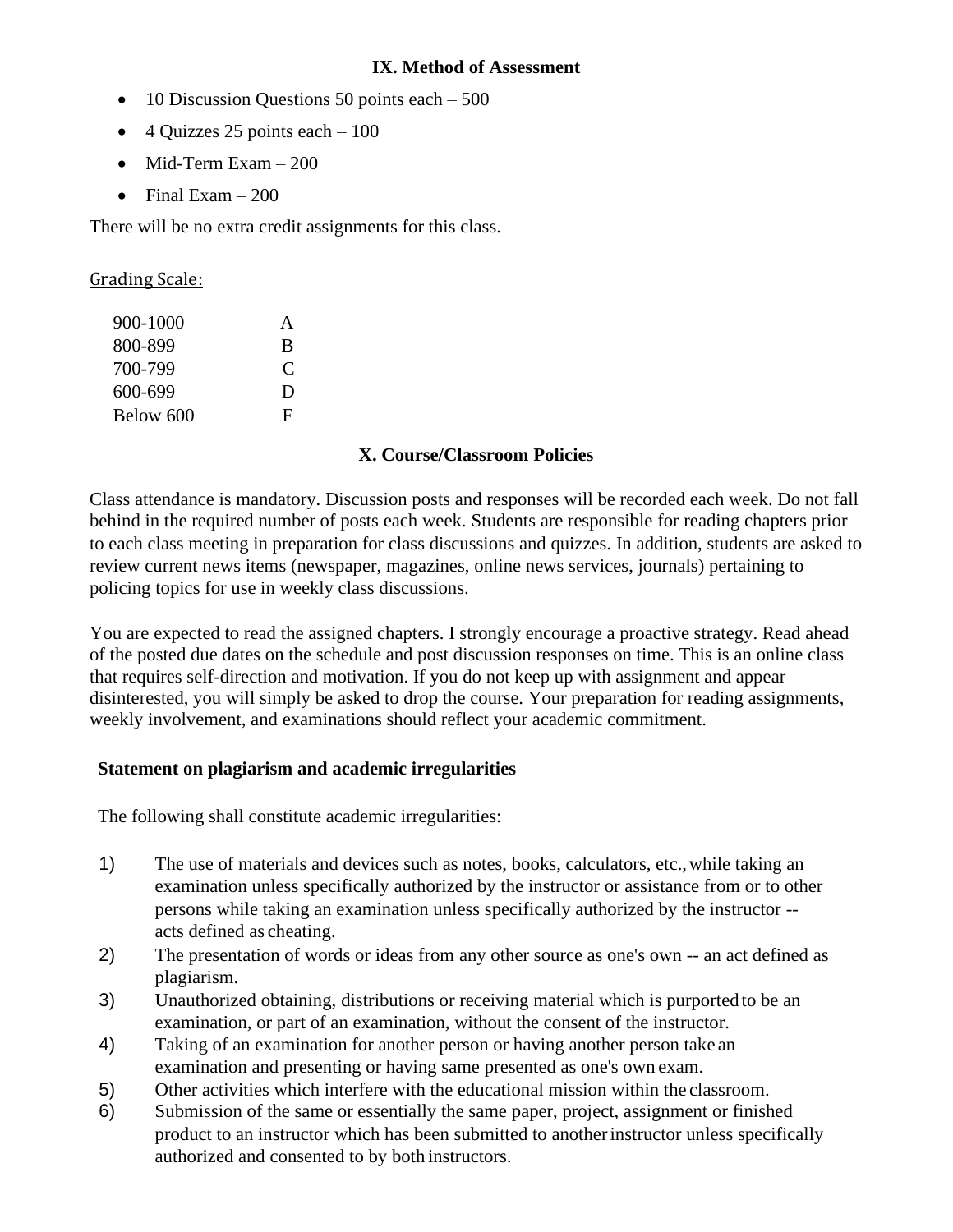#### Important:

It is important that you distinguish clearly between your own words and ideas and the words and ideas of other authors. Failure to do so may not only cause confusion for the reader, but may also result in PLAGIARISM - a serious violation of academic ethics.

IMPORTANT: To copy material (word-for-word) from a source without using quotation marks or using quotation marks without indicating exactly the source of your material is UNACCEPTABLE. To paraphrase another author's material - namely, putting it in your own words - without indicating exactly the source of this paraphrased material is also UNACCEPTABLE. Using another author's words or ideas and not giving that author credit is PLAGIARISM. Plagiarism is a form of cheating. Getting help from a fellow student to solve a problem or to complete an assignment is not cheating. However, copying a major portion of an assignment from someone else (to get it done on time) or using someone else's work in any way is cheating in the form of plagiarism. If two or more students each turn in an assignment that is essentially a copy of another's work, this will be considered cheating. Instances of outright copyingwill result in no credit for the assignment for both the individual(s) who copied and the individual who was copied from (if known about).

#### **XI. Course Outline/Schedule**

| Date                                                        | Topic                                                            | Reading to<br>Complete | <b>Assignment Due</b> |
|-------------------------------------------------------------|------------------------------------------------------------------|------------------------|-----------------------|
| Week 1<br>Jan 18th-Jan 23rd                                 | Syllabus/Nature<br>and History of<br>Crime                       | Chapter 1              | Discussion #1         |
| Week 2<br>Jan $24$ <sup>th</sup> $30$ <sup>th</sup>         | Criminal Liability<br>and the essence of<br>crime                | Chapter 2              | Discussion #2         |
| Week 3<br>Jan $31$ <sup>st</sup> -Feb $6$ <sup>th</sup>     | Principles of<br>criminality,<br>causation, parties<br>to crimes | Chapter 3              | Quiz #1               |
| Week 4<br>Feb 7th-Feb 13th                                  |                                                                  | Chapter 4              | Discussion #3         |
| Week 5<br>Feb 14th Feb 20th                                 | Types of defenses                                                | Chapter 5              | Discussion #4         |
| Week 6<br>Feb 21st-Feb 27th                                 | Excuses and<br>insanity                                          | Chapter 6              | Quiz #2               |
| Week 7<br>Feb 28th March 6th                                | Crimes against the<br>person: Homicide/<br>Assault               | Chapter 7              | Discussion #5         |
| Week 8<br>March 7 <sup>th</sup> - March<br>13 <sup>th</sup> | <b>Spring Break</b>                                              | No Classes             |                       |